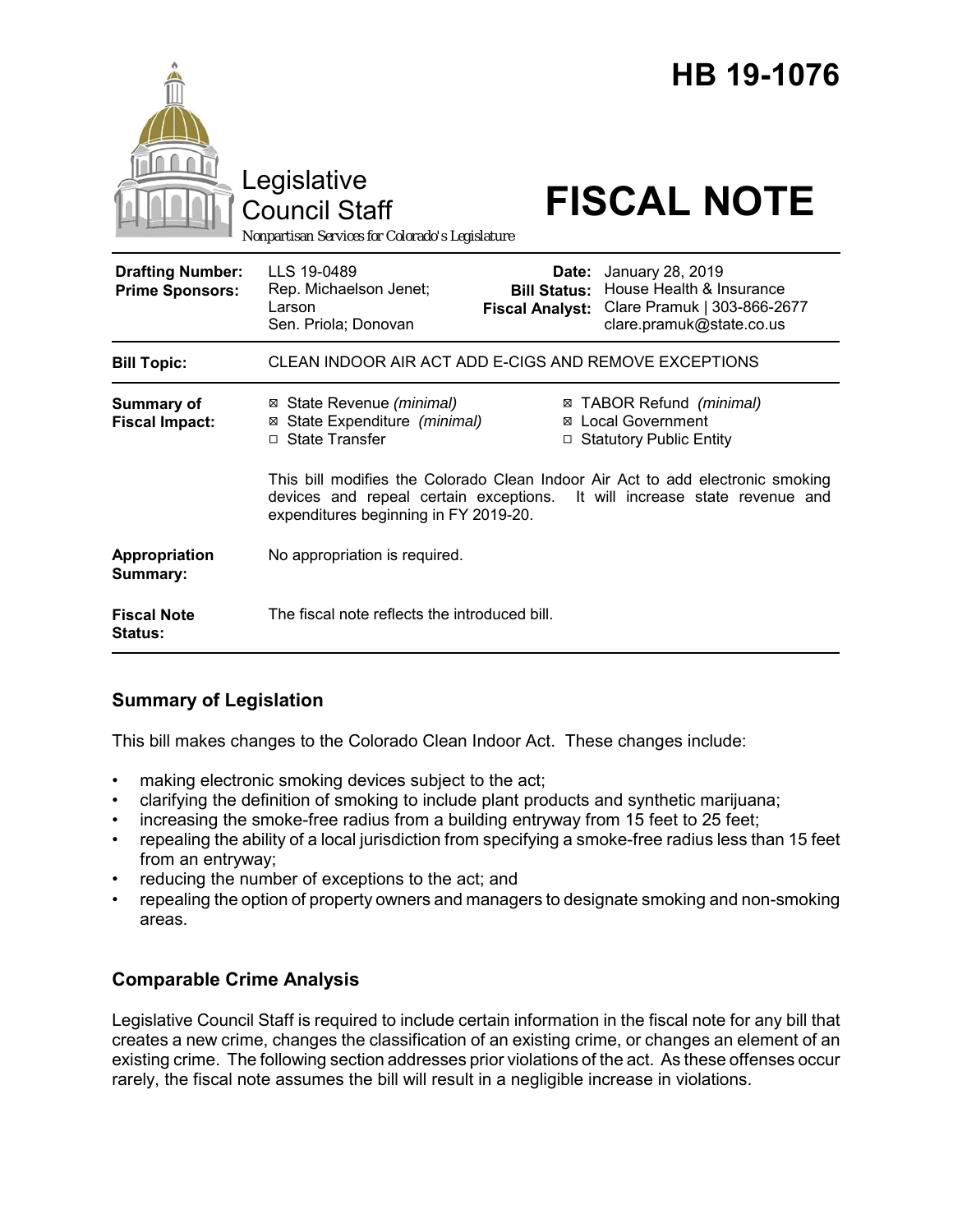January 28, 2019

**Prior conviction data.** This bill changes an element of the existing offense of smoking in an area where smoking is prohibited which is a class 2 petty offense. From January 1, 2018, to December 31, 2018, four people were fined for this offense. Of the persons fined, three were male, one was female. Demographically, all were White.

Visit leg.colorado.gov/fiscalnotes for more information about criminal justice costs in fiscal notes.

#### **State Revenue**

**Criminal fines and court fees.** By modifying an existing petty offense to cover electronic smoking devices and larger smoke-free areas, the bill may increase state revenue from criminal fines and court fees by a minimal amount beginning in FY 2019-20. Fines are distributed 75 percent to the local jurisdiction and 25 percent to the General Fund. The fine penalty for a class 2 petty offense is up to \$200 for a first violation within a calendar year; up to \$300 for a second violation within a calendar year; and up to \$500 for each additional violation in a calendar year. Each day of a continuing violation is deemed a separate violation. Additionally, court fees may be imposed on a case-by-case basis for a variety of court-related costs. Because the courts have the discretion in the amount of a fine, a precise state revenue impact cannot be determined but based on prior violation history of four cases in 2018, is expected to be minimal. Criminal fine and court fee revenue is subject to TABOR.

#### **State Expenditures**

This bill will increase workload for the Department of Public Health and Environment (CDPHE), the Department of Personnel and Administration (DPA), and Judicial Department as explained below.

**CDPHE.** The Tobacco Education, Prevention and Cessation Program within the Prevention Services Division provides education and resources to businesses and local governments on smoke-free policies. This bill will increase the workload of the program to provide updated educational information, but this increase can be accomplished within existing appropriations.

**DPA.** The DPA will have an increase in workload and expenditures to update state building smoking policies and signage. This increase can be accomplished within existing appropriations.

**Judicial Department***.* This bill may increase costs and workload for the trial courts in the Judicial Department to process additional criminal case filings. This increase can be accomplished within existing appropriations.

**TABOR refunds.** The bill is expected to increase state General Fund obligations for TABOR refunds by a minimal amount in FY 2019-20. Under current law and the December 2018 forecast, the bill will correspondingly increase the amount refunded to taxpayers via sales tax refunds on income tax returns for tax year 2020. The state is not expected to collect a TABOR surplus in FY 2020-21.